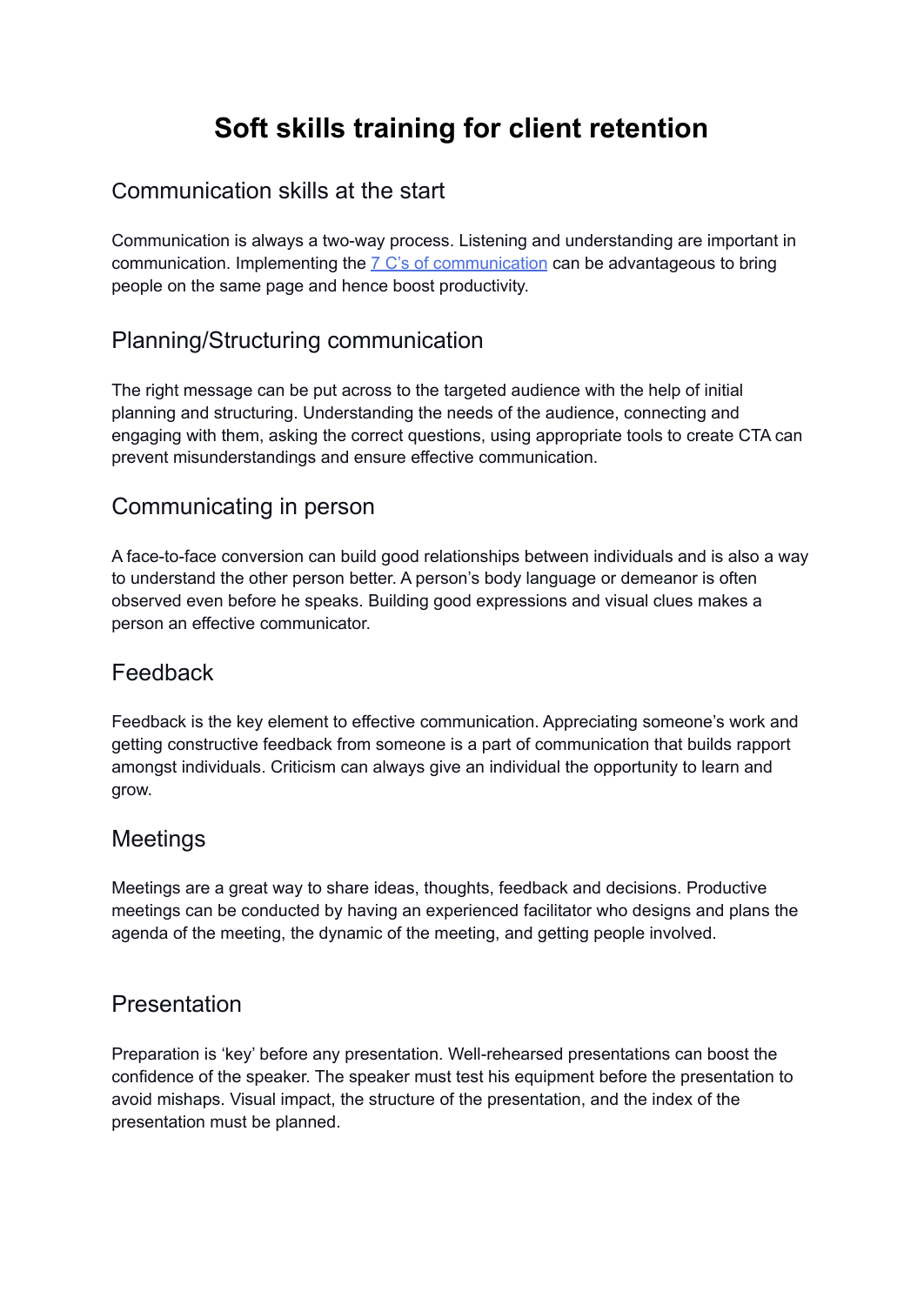# Written Communication

Written communication can be challenging as the message needs to be conveyed correctly in a short amount of time. Emails have to be written concisely so that the reader gets the information quickly. Writing must always be structured so that the audience understands the matter and is connected to the message. A strong subject line always grabs the attention of the reader and provokes the reader to complete the read.

## Negotiation, Persuasion, and Influence

Finding a solution that works for everyone can bring mutual respect and understanding amongst individuals. To be persuasive, common ground and emotional connection must be prevalent. To influence someone, one must establish loyalty with them.

#### Difficult communication situations

Communicating with someone under a stressful situation can be challenging, emotionally and mentally. Taking a minute to calm your mind, plan your thoughts, and being genuine can help ease the situation. While delivering bad news to someone, one must empathize with the other person and look for an appropriate time and place to deliver the message. Giving solutions is always conducive while delivering the news.

#### Understanding others better

Attempting to understand another person's point of view does not have to be hard. Intuitive listening, avoiding judgment, practicing empathy, asking relevant questions can bring people closer and reach a shared understanding. Putting yourself in another person's shoes can bring a better understanding of the situation.

Link to check plag: <https://www.quetext.com/search>